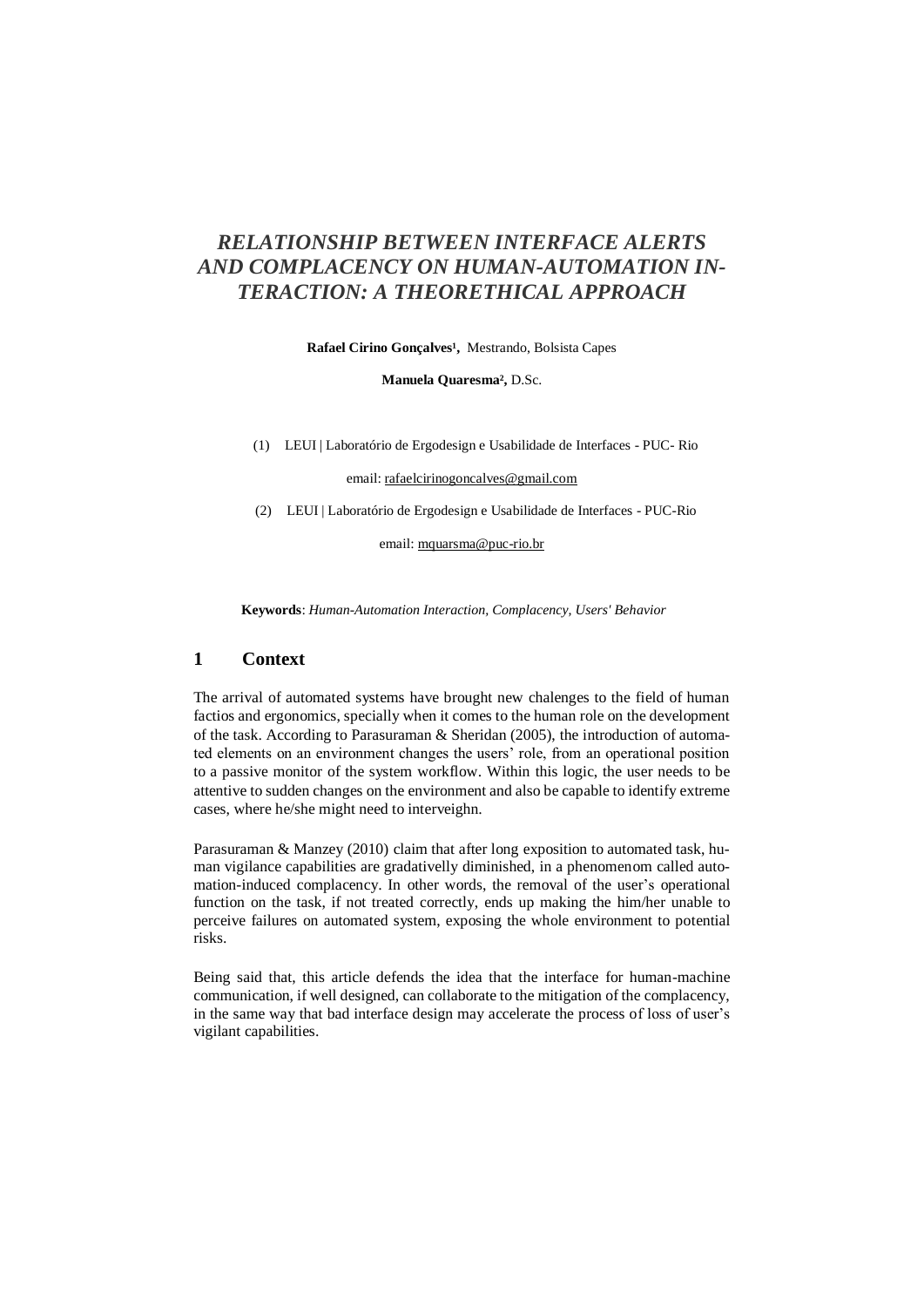### **2 Method**

The goal of this paper was to conduct a theoretical analysis of the phenomenon of users' complacency over automated systems in the perspective of the signal detection theory and the radical behaviorism. This study looked for the comprehension of the role of interaction design in users' vigilant behavior during an automated task.

In order to do so, a model-based analysis was made to compare those two theories. The models of each theory were depicted in which factors may affect human vigilant behaviour and what are the most relevant causes for its diminish. With that in hand, differences between the models were highlighted and relationships were stablished between the impact of those discrepancies and the practice of interface design for autonomous systems.

### **3 Results**

The signal detection theory (SDT) defines attention through a mathematical model, which defines the capability of certain individual to identify the presence of relevant stimuly in one uncertain environment. (HEEGER, 1998). See the model below (figure 1):



Figure 1- SDT Model (RITTER et al., 2014) (Authors' adaptation)

According to the model, the threshold for perception of certain alert is in constant change based on how successful were the individuals' previous experiences with similar stimuli (RITTER et al., 2014). In other words, false alarms and misses are of paramount importance for vigilant behavior shaping. Nevin (1969) introduces the phenomenon of signal saturation, which can be defined as the individual's loss of capability to attend to certain alert due its constant repetition. This has directly relationship with Human-Automation Interaction, once most of the alarms of the system are redundant and a relevant (emergency) case is extremely rare, making the interface communication to be considered a source of false alarms (JONES, 2007; HSE, 2003).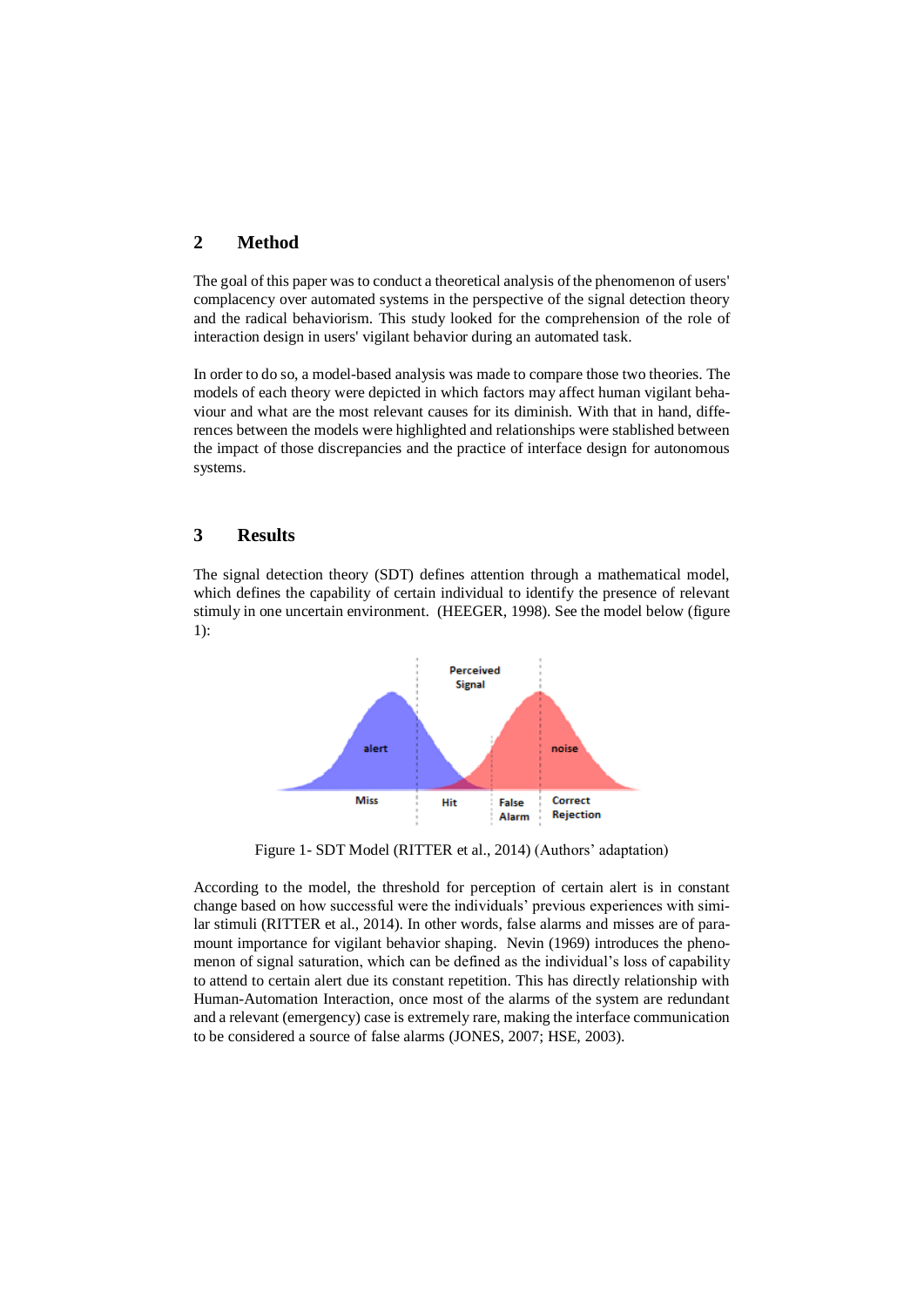The radical behaviorism defines attention as one constant shaping process, based on rewards and punishments for the outcomes of certain behavior as an enforcer for its perpetuation (SKINNER, 1953). In other words, whenever we perceive some relevant information on the system interface, we feel tempted to continuously attend to it. See the model below for the cause/consequence stimuli relationship (Figure 2):



Figure 2- Stimulus-Response Model (HUNZIKER, 2011) (Authors' adaptation)

On this line of thought, authors on this theory strongly defend the importance of a constant reinforcement of the vigilance for its perpetuation (REYNOLDS & LIMPO, 1969). In case the stimuli for attention is removed and/or the alarm to be attended to is very rare, the vigilant behavior tends to extinction (SKINNER, 1953). This issue is critical on the context of Human-Automation Interaction, once the removal of operational control of the task can be considered one negative stimuli for users' attention (PARASU-RAMAN & MANZEY, 2010), and the supervision of an automated task is mostly composed by apathy (LYONS et a., 2016).

#### **4 Conclusions**

The results pointed out to a theoretical conflict that impedes the generalization for the best practices in automation interface design. By carefully compairing the two models presented above, it can be concluded that constant communication between the automated system and the operator can lead to the saturation of the interface stimuli (according to the SDT), in the same way, a more discrete communication approach can lead to a behavioral extinction of the vigilant behavior (based on the radical behaviorism theory).

Once there is no generall rule for approaches for interface design in automated systems, more empirical studies are needed to model the different cases applicable. Whith those findings in mind, this article deffends the need for a human-centered design approach during the conception of interfaces for communication with this kind of system. By understanding the specific needs of the human operator on each context, it is possible to adapt the thoretical models to better fit the situation.